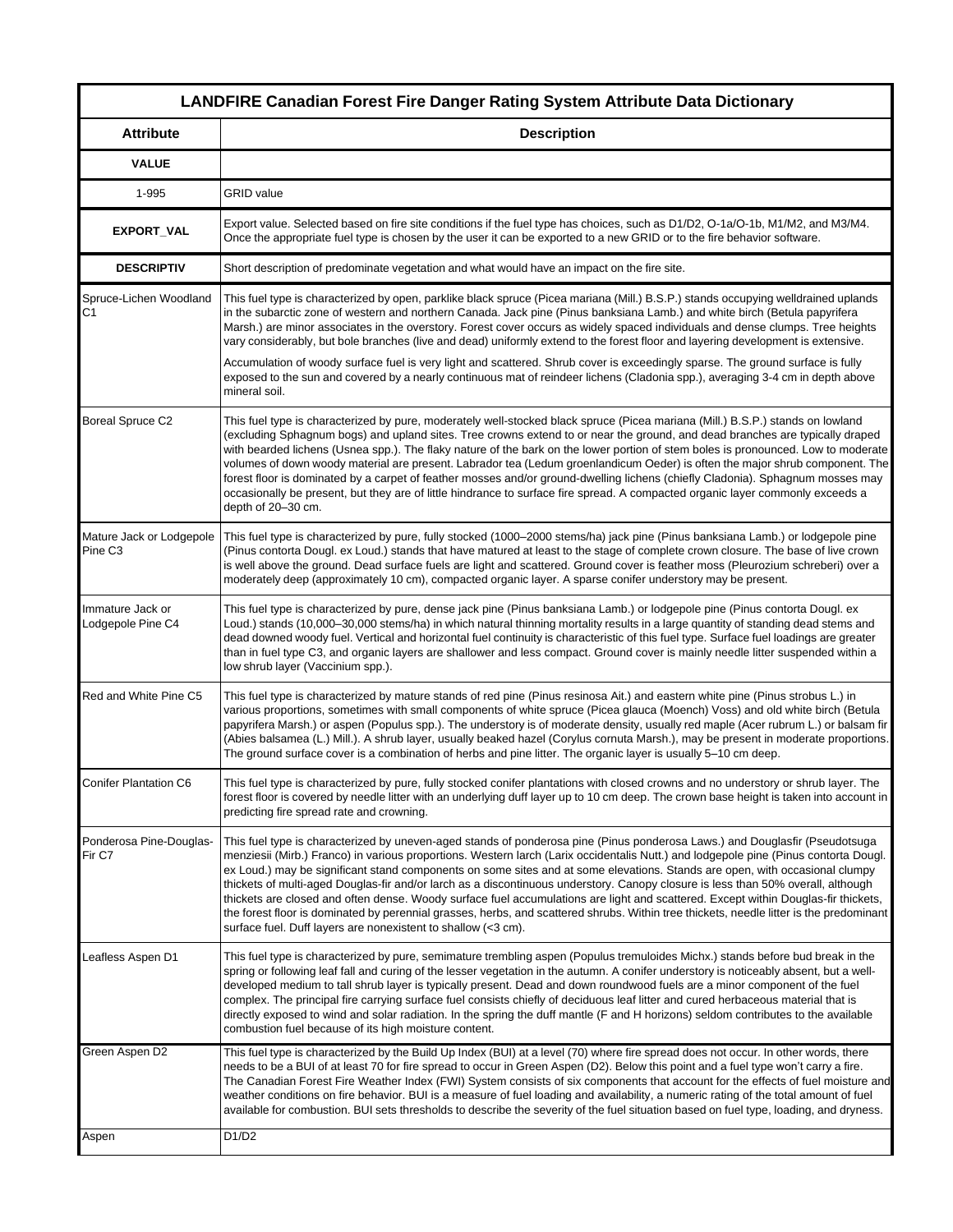| Jack or Lodgepole Pine<br>Slash S1             | This fuel type is characterized by slash resulting from tractor or skidder clear-cut logging of mature jack pine (Pinus banksiana<br>Lamb.) or lodgepole pine (Pinus contorta Dougl. ex Loud.) stands. The slash is typically one or two seasons old, retaining up to<br>50% of the foliage, particularly on branches closest to the ground. No post-logging treatment has been applied, and slash fuels are<br>continuous. Tops and branches left on site result in moderate fuel loads and depths. Ground cover is continuous feather moss<br>mixed with discontinuous fallen needle litter. Organic layers are moderately deep and fairly compact.                                                                                                                                                                                                                                                                                                                                                                                                                                                                                                                                                                                                                                                                                                                                                                                                                                                                                                                                                                                                           |
|------------------------------------------------|-----------------------------------------------------------------------------------------------------------------------------------------------------------------------------------------------------------------------------------------------------------------------------------------------------------------------------------------------------------------------------------------------------------------------------------------------------------------------------------------------------------------------------------------------------------------------------------------------------------------------------------------------------------------------------------------------------------------------------------------------------------------------------------------------------------------------------------------------------------------------------------------------------------------------------------------------------------------------------------------------------------------------------------------------------------------------------------------------------------------------------------------------------------------------------------------------------------------------------------------------------------------------------------------------------------------------------------------------------------------------------------------------------------------------------------------------------------------------------------------------------------------------------------------------------------------------------------------------------------------------------------------------------------------|
| White Spruce-Balsam<br>Slash S2                | This fuel type is characterized by slash resulting from tractor or skidder clear-cut logging of mature to overmature stands of white<br>spruce (Picea glauca (Moench) Voss) and sub-alpine fir (Abies lasiocarpa (Hook.) Nutt.) or balsam fir (Abies balsamea (L.) Mill.).<br>Slash is typically one or two seasons old, retaining from 10% to 50% of the foliage on the branches. No post logging treatment has<br>been applied. Fuel continuity may be broken by skid trails unless the site was logged in winter. Tops have been left on site, and<br>most branch fuels have broken off during skidding of logs to landings, which results in moderate fuel loads and depths. Quantities<br>of shattered large and rotten woody fuels may be significant. Ground cover is feather moss with considerable needle litter fallen<br>from the slash. Organic layers are moderately deep and compact.                                                                                                                                                                                                                                                                                                                                                                                                                                                                                                                                                                                                                                                                                                                                                             |
| Coastal Cedar-Hemlock-<br>Douglas-Fir Slash S3 | This fuel type is characterized by slash resulting from high lead clear cut logging of mature to overmature coastal British Columbia<br>mixed conifer stands. Predominant species are western redcedar (Thuja plicata Donn.), western hemlock (Tsuga heterophylla<br>(Raf.) Sarg.), and Douglas-fir (Pseudotsuga menziesii (Mirb.) Franco). Slash is typically one season old, with the cedar component<br>retaining all its foliage in a cured condition on the branches, whereas the hemlock and Douglas-fir components will have dropped<br>up to 50% of their foliage. Slash fuels tend to be continuous and uncompacted. Very large loadings of broken and rotten<br>unmerchantable material may be present, depending on degree of stand decadence. Slash fuel depths may range from 0.5 to 2.0<br>m. Ground cover may be feather moss or just compact old needle litter under significant quantities of recent needle litter fallen from<br>the slash. Organic layers are moderately deep to deep and compact. Minor to moderate shrub and herbaceous understory<br>components may be present. This fuel type designation may also be applied to wet belt cedar-hemlock slash of coastal and interior<br>British Columbia where the Douglas-fir component is absent.                                                                                                                                                                                                                                                                                                                                                                                     |
| Matted Grass O1a                               | This fuel type is characterized by continuous grass cover, with no more than occasional trees or shrub clumps that do not<br>appreciably affect fire behavior. Two subtype designations are available for grasslands: one for the matted grass condition common<br>after snowmelt or in the spring (O1-a) and the other for standing dead grass common in late summer to early fall (O1-b). The<br>proportion of cured or dead material in grasslands has a pronounced effect on fire spread there and must be estimated with care.                                                                                                                                                                                                                                                                                                                                                                                                                                                                                                                                                                                                                                                                                                                                                                                                                                                                                                                                                                                                                                                                                                                             |
| <b>Standing Grass O1b</b>                      | This fuel type is characterized by continuous grass cover, with no more than occasional trees or shrub clumps that do not<br>appreciably affect fire behavior. Two subtype designations are available for grasslands: one for the matted grass condition common<br>after snowmelt or in the spring (O1-a) and the other for standing dead grass common in late summer to early fall (O1-b). The<br>proportion of cured or dead material in grasslands has a pronounced effect on fire spread there and must be estimated with care.                                                                                                                                                                                                                                                                                                                                                                                                                                                                                                                                                                                                                                                                                                                                                                                                                                                                                                                                                                                                                                                                                                                             |
| Grass                                          | O <sub>1</sub> a/O <sub>1</sub> b                                                                                                                                                                                                                                                                                                                                                                                                                                                                                                                                                                                                                                                                                                                                                                                                                                                                                                                                                                                                                                                                                                                                                                                                                                                                                                                                                                                                                                                                                                                                                                                                                               |
| <b>Boreal Mixedwood-</b><br>Leafless M1        | This fuel type (and its "green" counterpart, M2) is characterized by stand mixtures consisting of the following coniferous and<br>deciduous tree species in varying proportions: black spruce (Picea mariana (Mill.) B.S.P.), white spruce (Picea glauca (Moench)<br>Voss), balsam fir (Abies balsamea (L.) Mill.), subalpine fir (Abies lasiocarpa (Hook.) Nutt.), trembling aspen (Populus tremuloides<br>Michx.), and white birch (Betula papyrifera Marsh.). On any specific site, individual species can be present or absent from the<br>mixture. In addition to the diversity in species composition, stands exhibit wide variability in structure and development, but are<br>generally confined to moderately well drained upland sites. M1, the first phase of seasonal variation in flammability, occurs during<br>the spring and fall. The rate of spread is weighted according to the proportion (expressed as a percentage) of softwood and<br>hardwood components.                                                                                                                                                                                                                                                                                                                                                                                                                                                                                                                                                                                                                                                                               |
| <b>Boreal Mixedwood</b><br>GreenM2             | This fuel type (and its "leafless" counterpart, M1) is characterized by stand mixtures consisting of the following coniferous and<br>deciduous tree species in varying proportions: black spruce (Picea mariana (Mill.) B.S.P.), white spruce (Picea glauca (Moench)<br>Voss), balsam fir (Abies balsamea (L.) Mill.), subalpine fir (Abies lasiocarpa (Hook.) Nutt.), trembling aspen (Populus tremuloides<br>Michx.), and white birch (Betula papyrifera Marsh.). On any specific site, individual species can be present or absent from the<br>mixture. In addition to the diversity in species composition, stands exhibit wide variability in structure and development, but are<br>generally confined to moderately well drained upland sites. M2, the second phase of seasonal variation in flammability, occurs<br>during the summer. The rate of spread is weighted according to the proportion (expressed as a percentage) of softwood and<br>hardwood components. In the summer, when the deciduous overstory and understory are in leaf, fire spread is greatly reduced, with<br>maximum spread rates only one-fifth that of spring or fall fires under similar burning conditions. For purposes of refining fire<br>behavior calculation this fuel type has been separated into three distinct classes based on the amount of softwood and/or hardwood<br>that exists within the site. M2A denotes sites that are Boreal Mixwood that are green and < 25% conifer and ≥75% hardwood. M2B<br>characterizes sites that are Boreal Mixwood that are green and 50/50 conifer/hardwood. M 2C depicts sites that are < 25%<br>hardwood and ≥75% conifer. |
| <b>Boreal Mixedwood</b>                        | M1/M2                                                                                                                                                                                                                                                                                                                                                                                                                                                                                                                                                                                                                                                                                                                                                                                                                                                                                                                                                                                                                                                                                                                                                                                                                                                                                                                                                                                                                                                                                                                                                                                                                                                           |
| Dead Balsam Fir<br>Mixedwood-<br>Leafless M3   | This fuel type (and its "green" counterpart, M4) is characterized by mixedwood stands in which balsamfir (Abies balsamea (L.) Mill.)<br>grows, often as an understory species, in a heterogeneous mix with spruce (Picea spp.), pine (Pinus spp.), and birch (Betula spp.).<br>These stands are found in the Great Lakes - St. Lawrence and Boreal Forest regions of Canada and are not to be confused with<br>the pure balsam fir stands typical of Nova Scotia and New Brunswick. Repeated annual defoliation (due to spruce budworm<br>(Choristoneura fumiferana Clemens) attack) causes balsam fir mortality, followed by peeling bark, draped lichen (Spanish moss or<br>old man's beard, Usnea spp.) development, top breakage, and windthrow, peaking 5–8 years after mortality. The volume of down<br>woody material is initially low but increases substantially with progressive stand decomposition following mortality. The forest floor<br>is a mixture of feather mosses, conifer needles, and hardwood leaves. The organic layer is moderately compacted and 8-10 cm<br>deep. After mortality, spring fires in this fuel type behave extremely vigorously, with continuous crowning and downwind spotting.                                                                                                                                                                                                                                                                                                                                                                                                                                       |